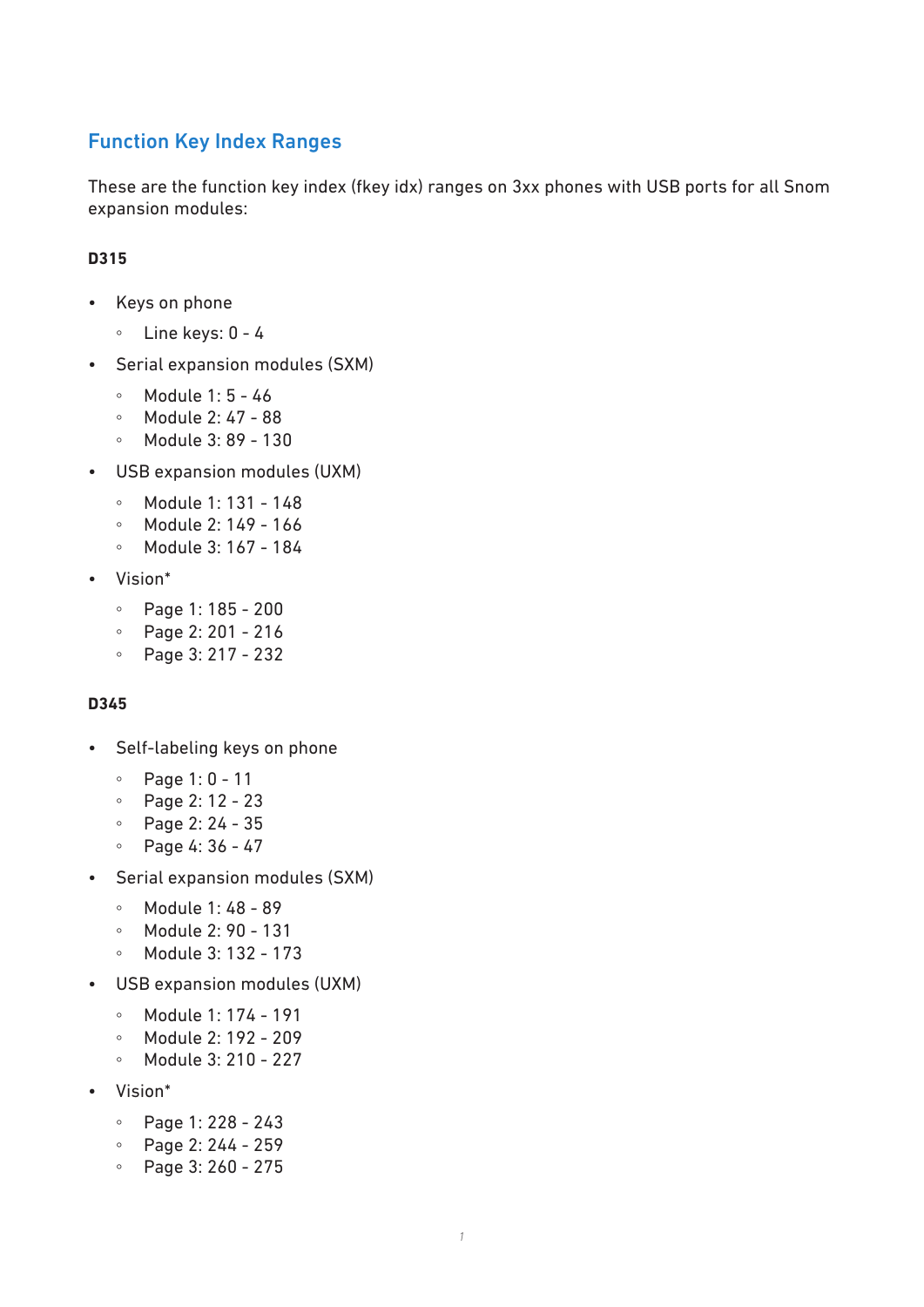#### **D375**

- Keys on phone
	- Line keys: 0 11
- Serial expansion modules (SXM)
	- Module 1: 12 53
	- Module 2: 54 95
	- Module 3: 96 137
- USB expansion modules (UXM)
	- Module 1: 138 155
	- Module 2: 156 173
	- Module 3: 174 191
- Vision\*
	- Page 1: 192 207
	- Page 2: 208 223
	- Page 3: 224 239
- \* Each Vision expansion module has its own web interface with a function key page and a settings page. Unlike the other expansion modules, the function key settings are not stored on the phone but on the Vision itself and can be used by other phones it is paired with. The settings of the Vision function keys will be removed from the phone's settings when the Vision is unpaired.

## XML Provisioning of Function Key Settings

The XML tags of the function keys are an exception from the general rules for XML mass provisioning of settings for Snom phones because the tag for each key specifies the exact settings for that particular key. The format is as follows:

<fkey idx="**n**" context="**identity**" label="**name**" perm="">**argument**</fkey>

• Parameter **fkey idx**. The unique identifier of the function key when connected to a particular phone model.

**NOTE:** The **fkey idx** of a particular key depends on the number of function keys on the phone, the number of expansion modules connected to the phone, and the position of the module in the daisy chain.

- Parameter **context**. This setting specifies the identity (account) that can use the key.
	- All active identities (accounts) registered on the phone: Setting "active"
	- One identity specified by its number. Example: Setting "1" for Identity 1
- Parameter **label**. The label (name, etc.) to be shown on the expansion module's display
- Parameter **perm**. Valid values are:
	- perm="!": The settings of the key can be changed by mass provisioning, but only if the end user has not made changes to the configuration on the phone itself or on its web interface.